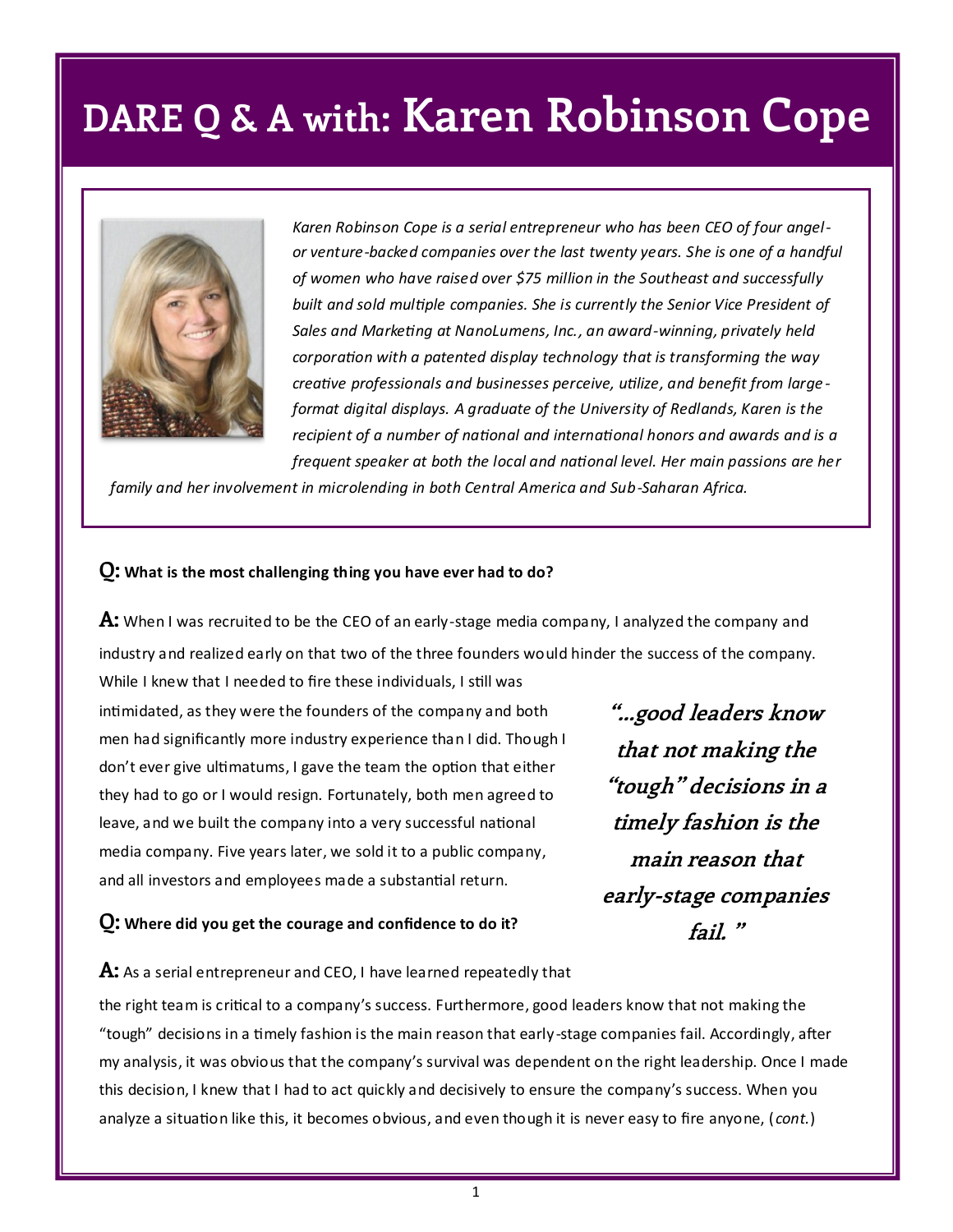### **DARE Q & A with: Karen Robinson Cope**

**A:** (*cont.*) I knew what had to be done. In situations like these, an executive needs to focus on what is best for the entire organization.

#### **Q: What is the biggest mistake you have ever made? What did you learn and how did you recover?**

**A:** The biggest mistake I have ever made was to underestimate the influence I had as a CEO when I was running a venture-backed technology company. We were getting ready to go public at a very high valuation with a number of well-known investment bankers. Certain board members asked me to step aside, so that we could bring in an "experienced CEO" who would better appeal to Wall Street and institutional investors. Though my team and I had raised all of the capital, grown the customer base, and built the company, I

**"...depend on your intuition, your analysis, and your personal power, even when "conventional wisdom" says otherwise."**

listened to the board and assumed they knew best, even though most of the investors and my own instincts told me otherwise. In addition, there were very few public companies at this time that had female CEOs.

Unfortunately, even though we hired a CEO from a well-known Fortune 500 company, it was a bad mistake that ultimately resulted in the sale of the company at a significant reduction in the sale price. Afterwards, the investors and employees all said it would have been a different outcome had I remained CEO. The lesson I learned was that you need to depend on your intuition, your analysis, and your personal power, even when "conventional wisdom" says otherwise.

Fortunately, I not only went on to successfully grow and sell my next company, but have also been able to help a number of women recognize their own power and use it effectively. This "failure" has not only become a part of my story, but has also become an integral part of my standard speech on what it takes to become a great entrepreneur.

**Q: If you had a young woman you cared deeply about entering the workforce today, what single piece of advice would you have for her?**

**A:** Learn to make timely decisions early and often, and appreciate and learn from every failure.

**Q: What advice do you have for building self-confidence?**

**A:** The best way to build self-confidence is to get comfortable with taking risks, making decisions, (*cont.*)